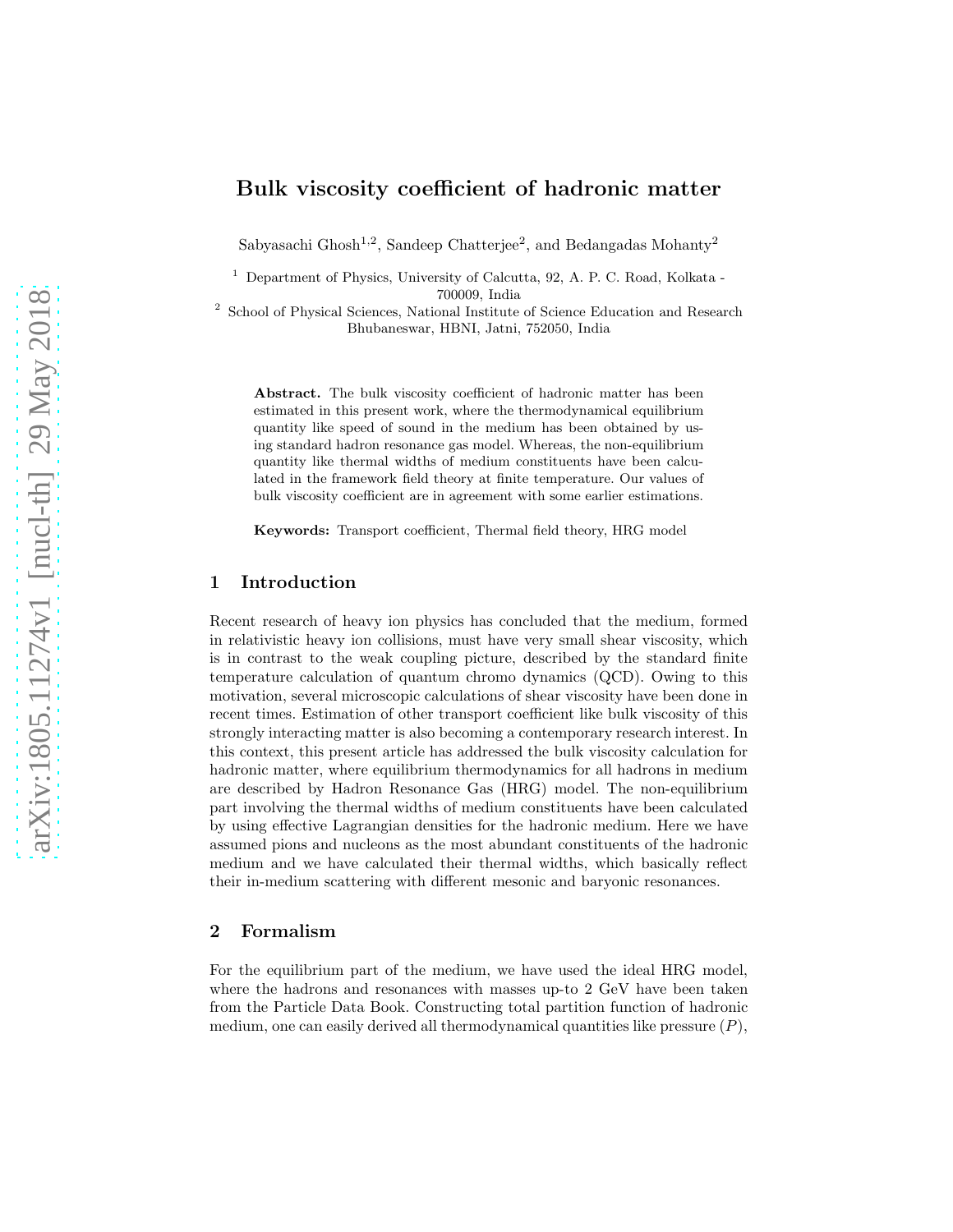#### 2 S. Ghosh et al.

energy density  $(\epsilon)$ , entropy density  $(s)$ . Their temperature dependence at zero baryon chemical potential ( $\mu_B = 0$ ) are quite close to the corresponding results in the hadronic temperature domain, obtained by the lattice quantum chromo dynamics (LQCD) calculations [\[1\]](#page-2-0). In terms of P and  $\epsilon$ , the square of the speed of sound for constant baryon density  $(n_B)$  is defined as  $v_n^2 = \left(\frac{\partial P}{\partial \epsilon}\right)_{n_B}$ , plays an important role in bulk viscosity calculation. Either from the Relaxation Time Approximation (RTA) in kinetic theory approach or from the one-loop diagram representation in Kubo framework, one can get standard expressions of bulk viscosity coefficient for pion and nucleon components [\[2\]](#page-2-1):

<span id="page-1-0"></span>
$$
\zeta_{\pi} = \left(\frac{g_{\pi}}{T}\right) \int \frac{d^3 \mathbf{k}}{(2\pi)^3} \frac{n_{\pi} \left[1 + n_{\pi}\right]}{\omega_{\pi}^2 \Gamma_{\pi}} \left\{ \left(\frac{1}{3} - v_n^2\right) \mathbf{k}^2 - v_n^2 m_{\pi}^2 \right\}^2 \tag{1}
$$

and

<span id="page-1-1"></span>
$$
\zeta_N = \left(\frac{g_N}{T}\right) \int \frac{d^3 \mathbf{k}}{(2\pi)^3} \frac{1}{\omega_N^2 \Gamma_N} \left[ \left\{ \left(\frac{1}{3} - v_n^2\right) \mathbf{k}^2 - v_n^2 m_N^2 - \omega_N \left(\frac{\partial P}{\partial n_B}\right) \right\}^2 n_N^+ \left(1 - n_N^+\right) \right. \\ \left. + \left\{ \left(\frac{1}{3} - v_n^2\right) \mathbf{k}^2 - v_n^2 m_N^2 + \omega_N \left(\frac{\partial P}{\partial n_B}\right) \right\}^2 n_N^- \left(1 - n_N^-\right) \right] \,, \tag{2}
$$

where  $n_{\pi} = 1/{e^{\omega_{\pi}/T}-1}$  with  $\omega_{\pi} = {k^2+m_{\pi}^2}^{1/2}$  for pion,  $n_N^{\pm} = 1/{e^{(\omega_N \mp \mu_B)/T}+1}$ 1} with  $\omega_N = {\{\mathbf{k}^2 + m_N^2\}}^{1/2}$  for nucleon and their respective degeneracy factors are  $g_{\pi} = 3$  and  $g_N = 2 \times 2$ . The  $m_{\pi}$ ,  $m_N$  stand for masses of pion, nucleon and their momenta are denoted by k. The  $\Gamma_{\pi}$  and  $\Gamma_{N}$  are thermal widths of pion and nucleon, which have been calculated from the imaginary part of their selfenergies (on-shell) at finite temperature. We have considered different mesonic and baryonic loops for pion self-energy, whereas, pion-baryon intermediate states are taken in nucleon self-energy [\[3](#page-2-2)[,4\]](#page-2-3).

## 3 Results and Conclusion

Using the explicit momentum **k**, T and  $\mu_B$  dependent thermal widths of pion and nucleon in the integrands of Eqs. [\(1\)](#page-1-0) and [\(2\)](#page-1-1), we can calculate bulk viscosity of pion and nucleon components respectively. Adding these two components, we get total bulk viscosity, which is plotted in the left panel of Fig.  $1(a)$ . The entropy density s, obtained from HRG and the ratio  $\zeta/s$  are also drawn in the left panel of Fig. [1\(](#page-2-4)b) and (c), which reveal their temperature dependence at  $\mu_B = 0$  (solid line), 0.250 (dotted line) and 0.500 GeV (dashed line). We notice that  $\zeta$  and s both increase with T and  $\mu_B$ . Whereas,  $\zeta/s$  is a decreasing function of T (but still increase in  $\mu_B$ ) because the increment of  $s(T)$  is larger than the increment of  $\zeta(T)$ .

Next, right panel of Fig.  $1(a)$ , (b) and (c) show respectively the variation of  $\zeta$ , s and  $\zeta/s$  with the variation of center of mass energy  $\sqrt{s_{NN}}$  We have used the parameterization from Ref. [\[5\]](#page-2-5), where beam energy dependence of T and  $\mu_B$ used in computation are those obtained from fits to hadron yields. We notice in